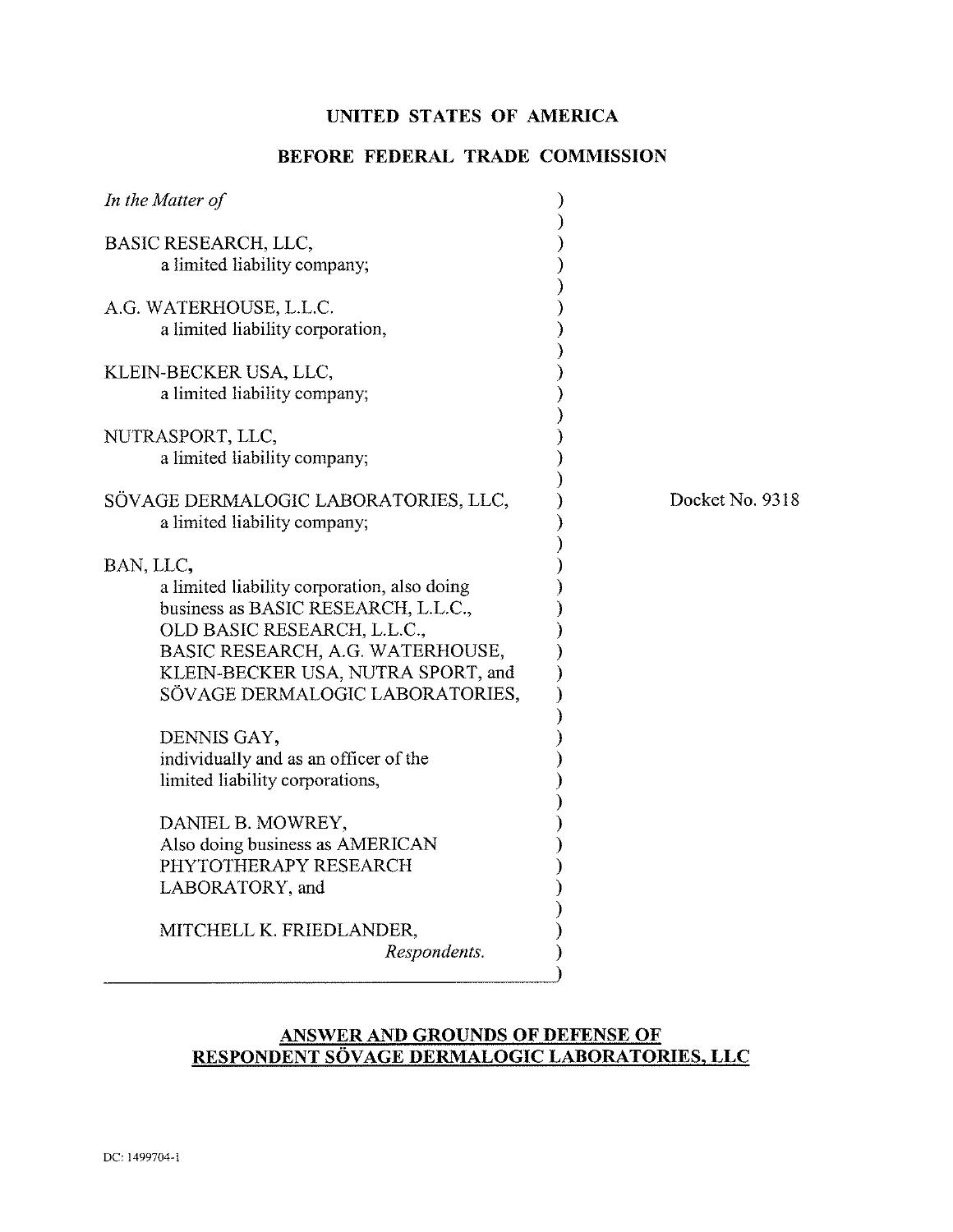Pursuant to Federal Trade Commission ("Commission") Rule of Procedure 3.12, Respondent, Sövage Dermalogic Laboratories, LLC respectfully submits this Answer and Grounds of Defense in response to the Complaint filed in this matter.

With respect to the first paragraph of the Complaint, Sövage Dermalogic Laboratories, LLC denies that the Commission has reason to believe that Respondents have violated the provisions of the Federal Trade Commission Act and/or that this proceeding is in the public interest.

Sövage Dermalogic Laboratories, LLC responds to each numbered paragraph of the complaint as follows:

**1.** Admitted, except to clarify that the Respondent is a limited liability company. Denied as to "corporation."

2. Admitted, except to clarify that the Respondent is a limited liability company. Denied as to "corporation."

**3.** Admitted, except to clarify that the Respondent is a limited liability company. Denied as to "corporation."

4. Admitted, except to clarify that the Respondent is a limited liability company. Denied as to "corporation."

*5.* Admitted, except to clarify that the Respondent is a limited liability company. Denied as to "corporation."

*6.* The first sentence of Paragraph 6 is admitted, except to clarify that the Respondent BAN, LLC is a limited liability company; denied as to "corporation." As to the second sentence of Paragraph 6, it is admitted that BAN, LLC was named Basic Research, LLC prior to December 27,2002, and that BAN, LLC was named Old Basic Research, LLC between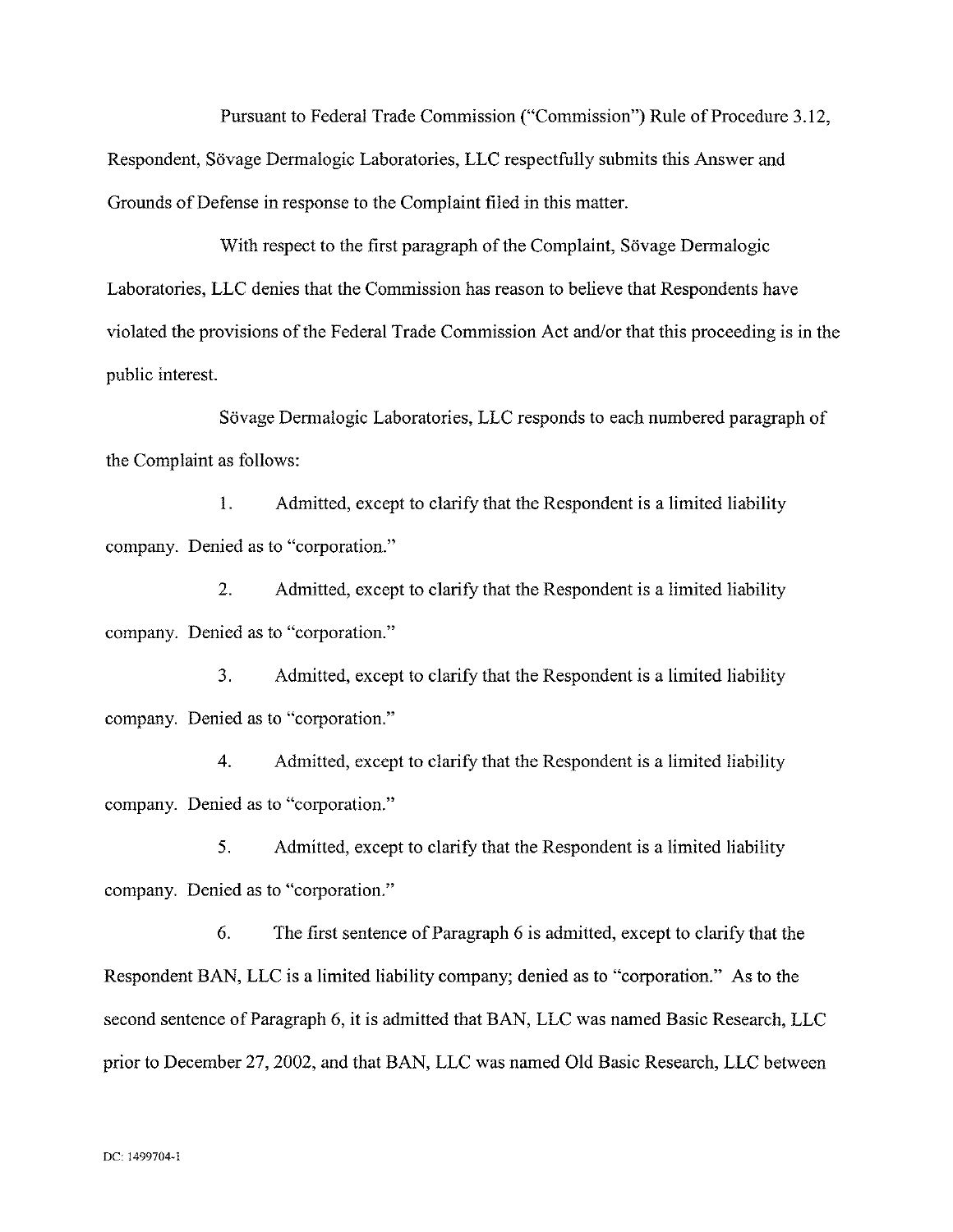December 27,2002 and March 31,2003; further admitted that, at certain times and under those earlier names, BAN, LLC has done business as Basic Research, A.G. Waterhouse, Klein-Becker usa, Nutrasport, and Sovage Dermalogic Laboratories. Denied as to the third sentence of Paragraph *6.* 

7. Admitted that Dennis Gay is an individual whose principal place of business is at 5742 W. Harold Gatty Dr., Salt Lake City, Utah. Otherwise denied.

8. Admitted that Daniel B. Mowrey is an individual with an office located at 5742 W. Harold Gatty Dr., Salt Lake City, Utah. Otherwise denied.

9. Admitted that Mitchell Friedlander is an individual. Otherwise denied.

10. Denied.

11. Admitted that at certain times Respondent Basic Research, LLC and Respondent BAN, LLC have manufactured, advertised, labeled, offered for sale, sold and/or distributed the products identified in sub-Paragraphs 11(A) through 11(F) ("the Products"). Admitted that other Respondents have performed those activities, but only as follows: Respondent A.G. Waterhouse, LLC only with respect to Leptoprin, Respondent Klein-Becker usa, LLC only with respect to Dermalin-APg, Anorex, and PediaLean, Respondent Nutrasport LLC only with respect to Cutting Gel, and Respondent Sövage Dermalogic Laboratories, LLC only with respect to Tummy Flattening Gel. Admitted as to the allegations in sub-Paragraphs 11(A) through 11(F) describing the advertisements. Admitted that each of the Products has been advertised in one or more of the media identified in Paragraph 11, except denied as to "Basic Research's Internet websites." The last sentence of Paragraph 11 states a legal conclusion, to which no response is required. Otherwise denied.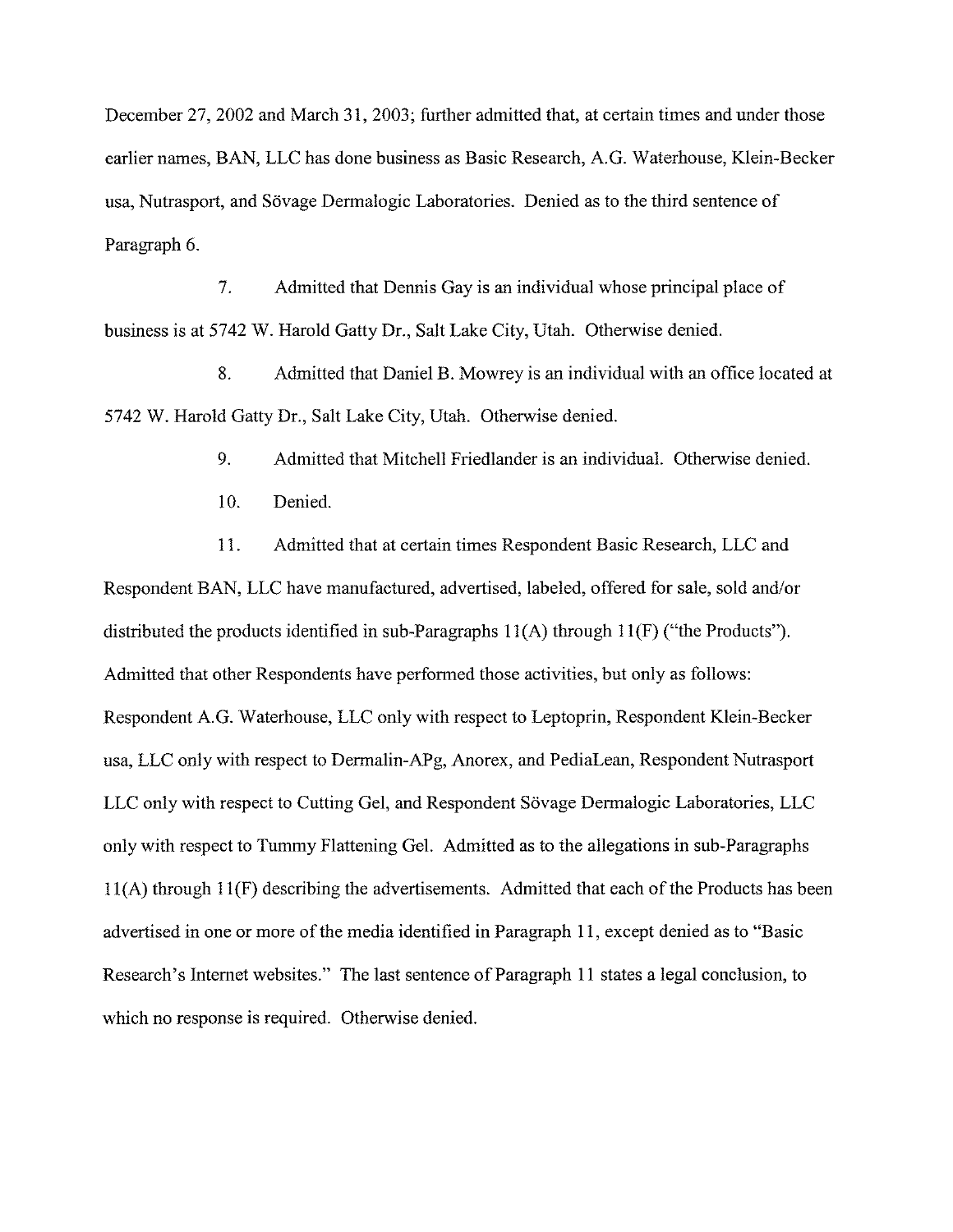12. Denied in that the Complaint does not accurately characterize the "acts and practices" of the Respondents.

## **Dermalin-APg, Cutting Gel, and Tummy Flattening Gel Products for Fat Loss**

13. Denied in that Sövage Dermalogic Laboratories, LLC has not disseminated advertisements and/or labeling for Dermalin-APg. Denied in that Sövage Dermalogic Laboratories, LLC has not disseminated advertisements and/or labeling for Cutting Gel. Admitted that, at certain times, Respondent Sovage Dermalogic Laboratories, LLC disseminated advertisements and/or labeling for Tummy Flattening Gel. Denied in that the term "caused" is inherently vague, subjective, and susceptible to multiple meanings. Admitted that advertisements for the named Products have appeared in the publications named in the second through fourth sentences of Paragraph 13. Admitted that the quoted language in sub-paragraphs 13(A) through 13(G) appear in the advertisements attached as Exhibits A through G, but denied that those quotations accurately or fully reflect the express and/or implied messages of those advertisements. Otherwise denied.

14. Denied. Respondent Sövage Dermalogic Laboratories, LLC has not disseminated advertisements and/or labeling for Dermalin-APg

15. Denied. The allegations assume that Respondent Sövage Dermalogic Laboratories, LLC made the representations alleged in Paragraph 14, which Respondent Sövage Dermalogic Laboratories, LLC denies.

16. Denied. The allegations assume that Respondent Sövage Dermalogic Laboratories, LLC made the representations alleged in Paragraphs 14 and 15, which Respondent Sövage Dermalogic Laboratories, LLC denies.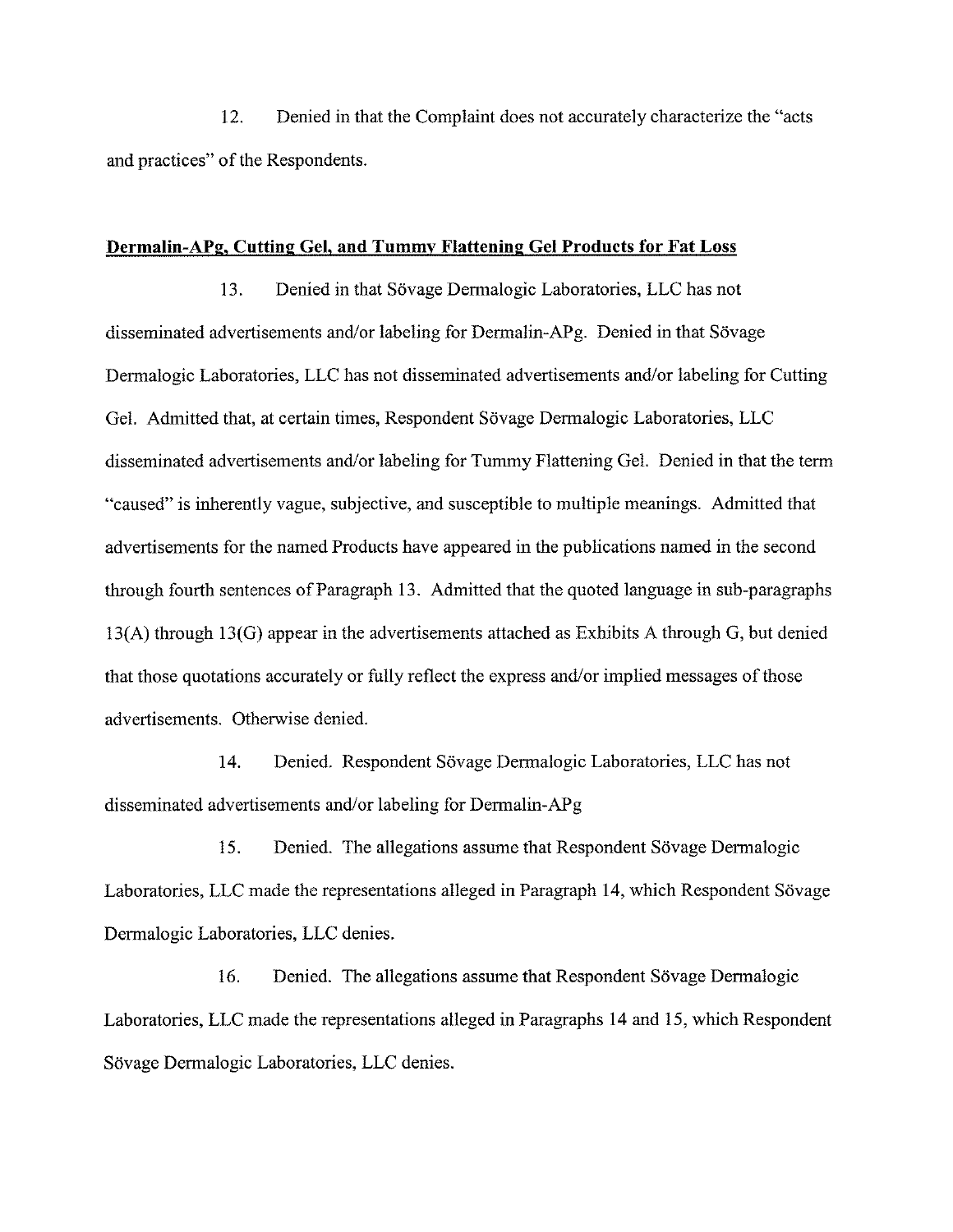17. Denied. Respondent Sövage Dermalogic Laboratories, LLC has not disseminated advertisements and/or labeling for Cutting Gel.

18. Denied. The allegations assume that Respondent Sövage Dermalogic Laboratories, LLC made the representations alleged in Paragraph 17, which Respondent Sövage Dermalogic Laboratories, LLC denies.

19. Denied. The allegations assume that Respondent Sövage Dermalogic Laboratories, LLC made the representations alleged in Paragraphs 17 and 18, which Respondent Sövage Dermalogic Laboratories, LLC denies.

20. Denied in that the language "causes rapid and visibly obvious fat loss in areas of the body to which it is applied" does not appear in the advertisements for Tummy Flattening Gel identified in Paragraph 13, is not defined in the Complaint, and is inherently vague, subjective, and susceptible to numerous different interpretations.

21. Respondent Sövage Dermalogic Laboratories, LLC denies having made the representations alleged in Paragraph 20 and thus denies having represented that it "possessed and relied upon a reasonable basis that substantiated" such representations. Further, the phrase "reasonable basis" is inherently vague, not defined in the Complaint, and subject to no discemible quantitative or qualitative requirements.

22. Denied in that the allegations assume that Respondent Sovage Dermalogic Laboratories, LLC made the representations alleged in Paragraphs 20 and 2 1, which Respondent Sövage Dermalogic Laboratories, LLC denies. Further, the phrase "reasonable basis" is inherently vague, not defined in the Complaint, and subject to no discemible quantitative or qualitative requirements.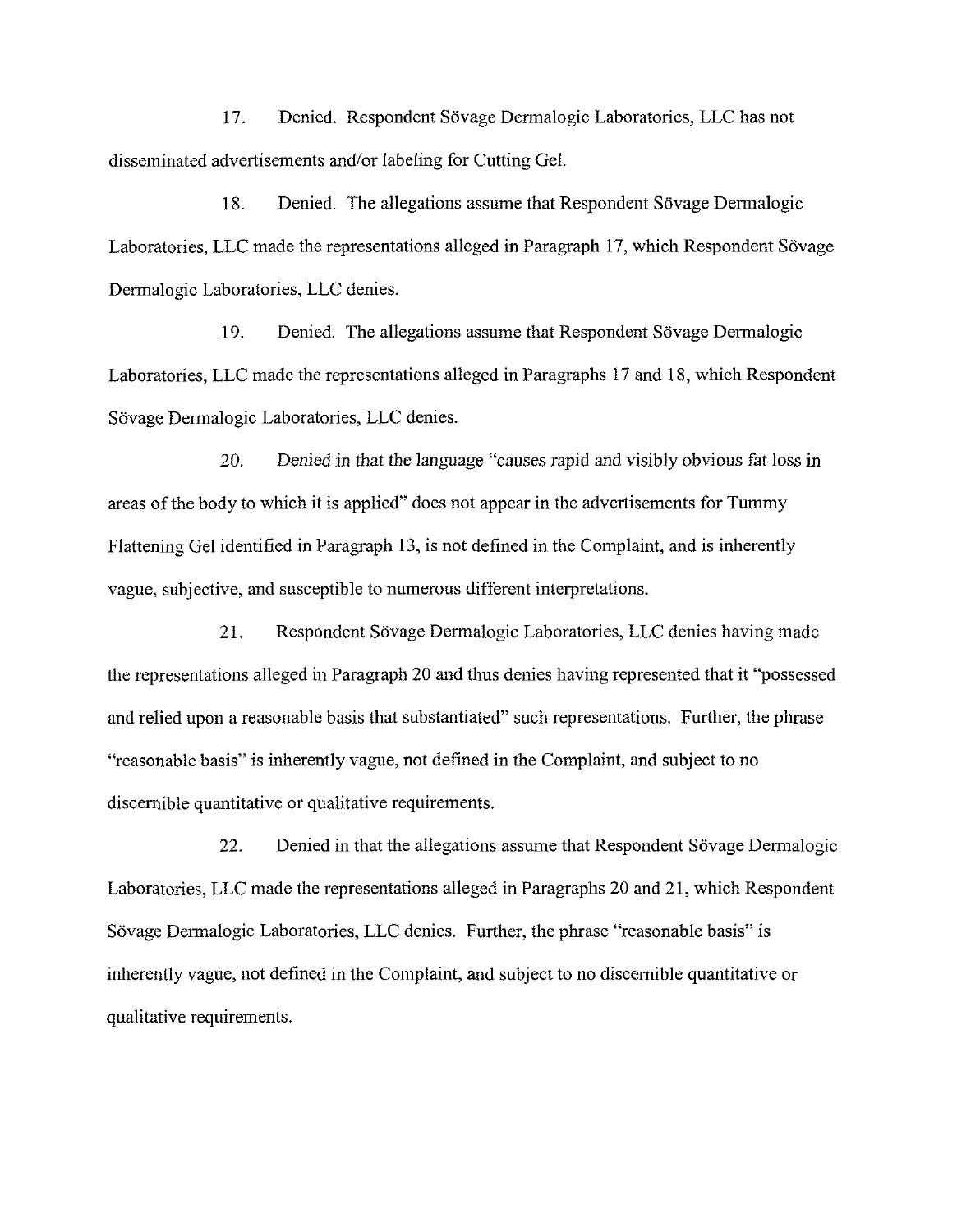23. Denied. Respondent Sövage Dermalogic Laboratories, LLC has not disseminated advertisements and/or labeling for Cutting Gel.

24. Denied. The allegations assume that Respondent Sövage Dermalogic Laboratories, LLC made the representations alleged in Paragraph 23, which Respondent Sövage Dermalogic Laboratories, LLC denies.

25. Respondent Sövage Dermalogic Laboratories, LLC denies that it has represented that "Tummy Flattening Gel causes rapid and visibly obvious fat loss in areas of the body to which it is applied" and thus denies having represented that "published, clinical testing" has proven that statement to be true. Further, the language "Tummy Flattening Gel causes rapid and visibly obvious fat loss in areas of the body to which it is applied" does not appear in the advertisements for Tummy Flattening Gel identified in Paragraph 13, is not defined in the Complaint, and is inherently vague, subjective, and susceptible to numerous different interpretations.

26. Denied in that the allegations assume that Respondent Sövage Dermalogic Laboratories, LLC has represented that "Tummy Flattening Gel causes rapid and visibly obvious fat loss in areas of the body to which it is applied" and that "published, clinical testing" has proven that statement to be true, which Respondent denies. Further, the language "Tummy Flattening Gel causes rapid and visibly obvious fat loss in areas of the body to which it is applied" does not appear in the advertisements for Tummy Flattening Gel identified in Paragraph 13, is not defined in the Complaint, and is inherently vague, subjective, and susceptible to numerous different interpretations.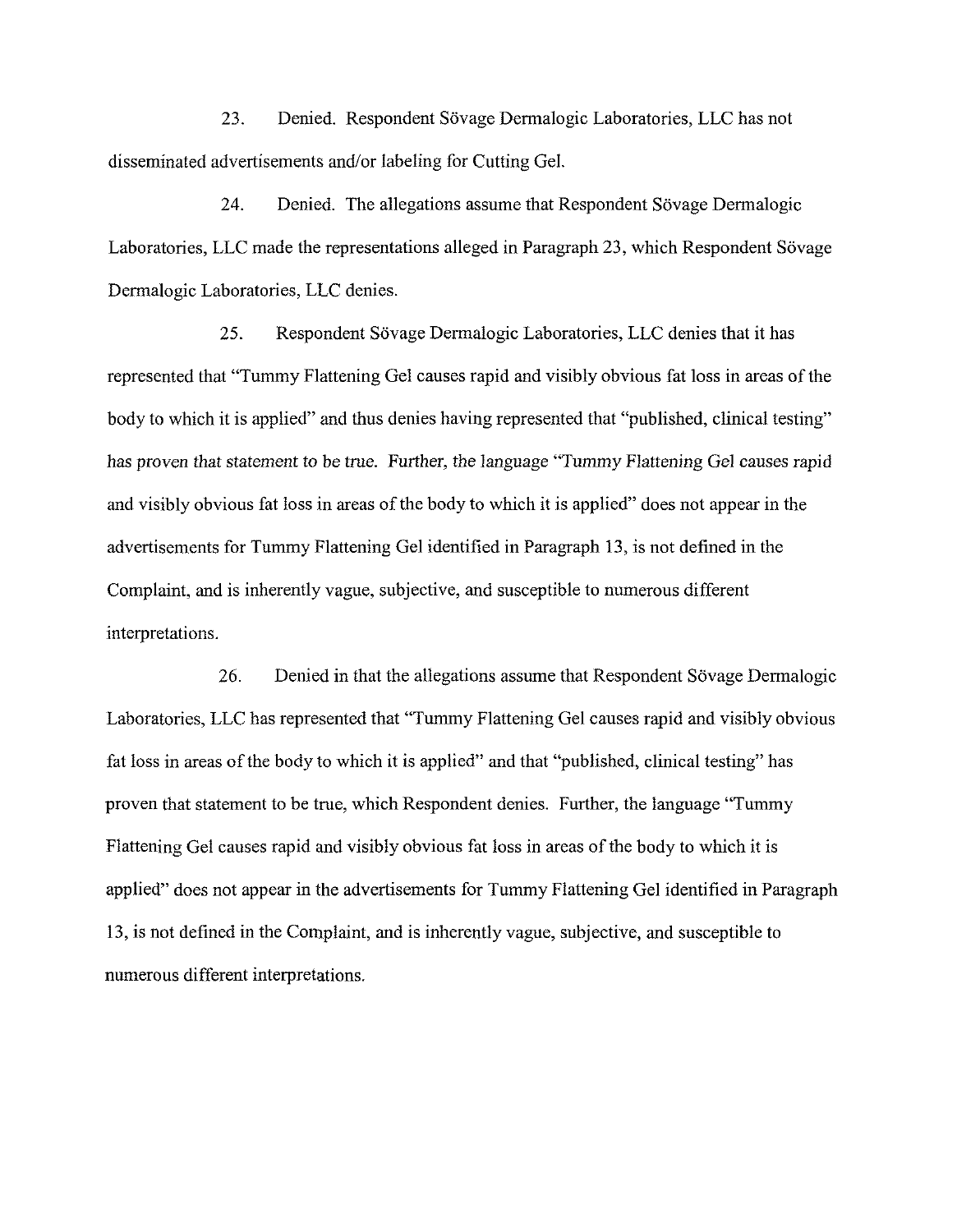### **Leptoprin and Anorex Products for Weight and Fat Loss in "the Significantly Overweight"**

27. Denied in that Respondent Sovage Dermalogic Laboratories, LLC has not disseminated advertisements and/or labeling for Leptoprin. Denied in that Respondent Sövage Dermalogic Laboratories, LLC has not disseminated advertisements and/or labeling for Anorex. Admitted that the quoted language in sub-paragraphs 27(A) through 27(C) appear in the advertisements attached as Exhibits H through J, but denied that those quotations accurately or fully reflect the express and/or implied messages of those advertisements. Otherwise denied.

28. Denied. Respondent Sövage Dermalogic Laboratories, LLC has not disseminated advertisements and/or labeling for Leptoprin.

29. Denied. The allegations assume that Respondent Sövage Dermalogic Laboratories, LLC made the representations alleged in Paragraph 28, which Respondent denies.

*30.* Denied. The allegations assume that Respondent Sovage Dermalogic Laboratories, LLC made the representations alleged in Paragraphs 28 and 29, which Respondent Sövage Dermalogic Laboratories, LLC denies.

31. Denied. Respondent Sovage Dermalogic Laboratories, LLC has not disseminated advertisements and/or labeling for Leptoprin.

32. Denied. The allegations assume that Respondent Sövage Dermalogic Laboratories, LLC made the representations alleged in Paragraph 31, which Respondent denies.

33. Denied. Respondent Sövage Dermalogic Laboratories, LLC has not disseminated advertisements and/or labeling for Anorex.

34. Denied. The allegations assume that Respondent Sövage Dermalogic Laboratories, LLC made the representations alleged in Paragraph 33, which Respondent Sövage Dermalogic Laboratories, LLC denies.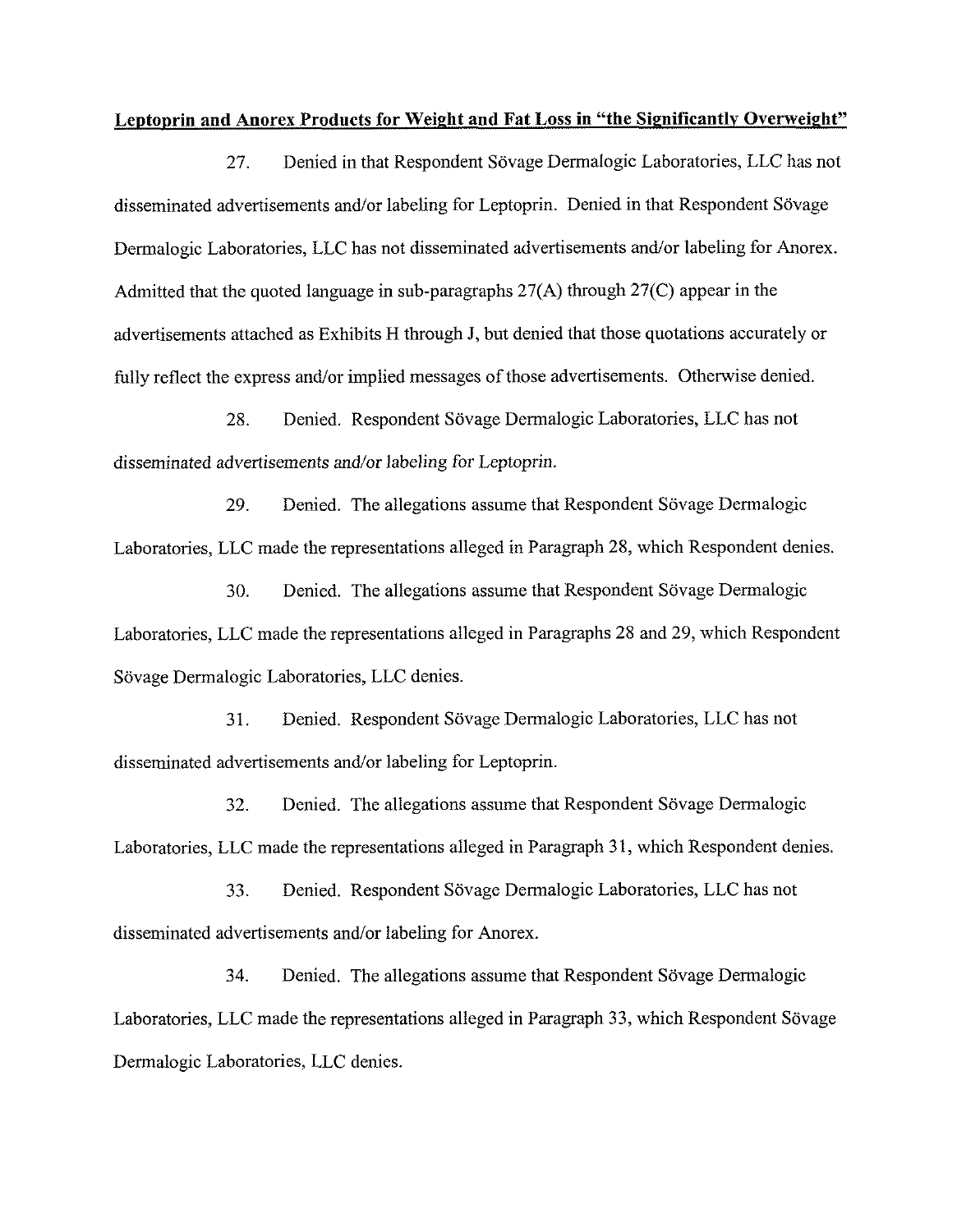35. Denied. The allegations assume that Respondent Sövage Dermalogic Laboratories, LLC made the representations alleged in Paragraphs 33 and 34, which Respondent Sövage Dermalogic Laboratories, LLC denies.

## **PediaLean Product for Weight Loss in Children**

36. Denied in that Respondent Sovage Dermalogic Laboratories, LLC has not disseminated advertisements and/or labeling for PediaLean. Admitted that advertisements for PediaLean have appeared in the publications named in the second sentence of Paragraph 36. Admitted that the quoted language in sub-paragraphs 36(A) through 36(B) appear in the advertisements attached as Exhibits K and L, but denied that those quotations accurately or hlly reflect the express and/or implied messages of those advertisements. Otherwise denied.

37. Denied. Respondent Sovage Dermalogic Laboratories, LLC has not disseminated advertisements and/or labeling for PediaLean.

38. Denied. The allegations assume that Respondent Sövage Dermalogic Laboratories, LLC made the representations alleged in Paragraph 37, which Respondent Sövage Dermalogic Laboratories, LLC denies.

39. Denied. The allegations assume that Respondent Sövage Dermalogic Laboratories, LLC made the representations alleged in Paragraphs 37 and 38, which Respondent Sövage Dermalogic Laboratories, LLC denies.

40. Denied. Respondent Sövage Dermalogic Laboratories, LLC has not disseminated advertisements and/or labeling for PediaLean.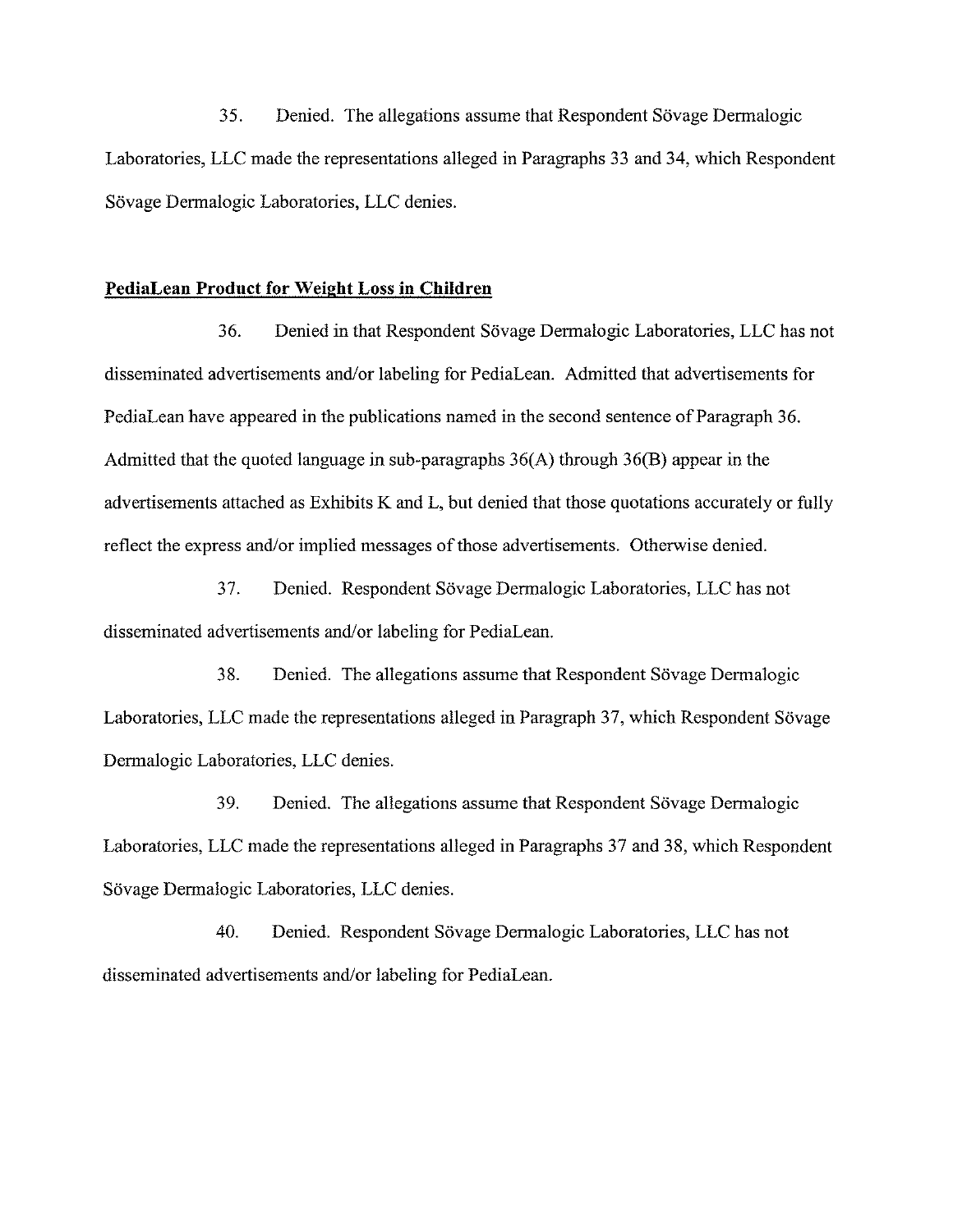41. Denied. The allegations assume that Respondent Sövage Dermalogic Laboratories, LLC made the representations alleged in Paragraph 40, which Respondent Sövage Dermalogic Laboratories, LLC denies.

## **Expertise of Respondent Mowrev**

42. Denied.

43. Admitted that Respondent Daniel B. Mowrey is not a medical doctor.

Otherwise denied.

44. Denied.

## **ADDITIONAL GROUNDS OF DEFENSE**

Without assuming any burden of production or proof that it would not otherwise be required to bear under applicable law, Respondent asserts the following defenses and reserves its right to raise additional defenses as appropriate:

## **Fifth Amendment -- Due Process**

This enforcement action is based upon regulatory standards governing the quantity and quality of substantiation Respondent must possess at the time it makes express and implied claims in advertisements. The standards fail and have failed to provide reasonable persons, including Respondent, with fair notice as to whether contemplated claims in advertisements, including those at issue in this proceeding, are and were permissible and/or allow and have allowed the Commission and/or its representatives to enforce the standards pursuant to their personal or subjective predilections. The regulatory standards are thus unconstitutionally vague on their face and/or as applied to Respondent's prior and contemplated advertising activity and, therefore, violate Respondent's rights to due process under the Fifth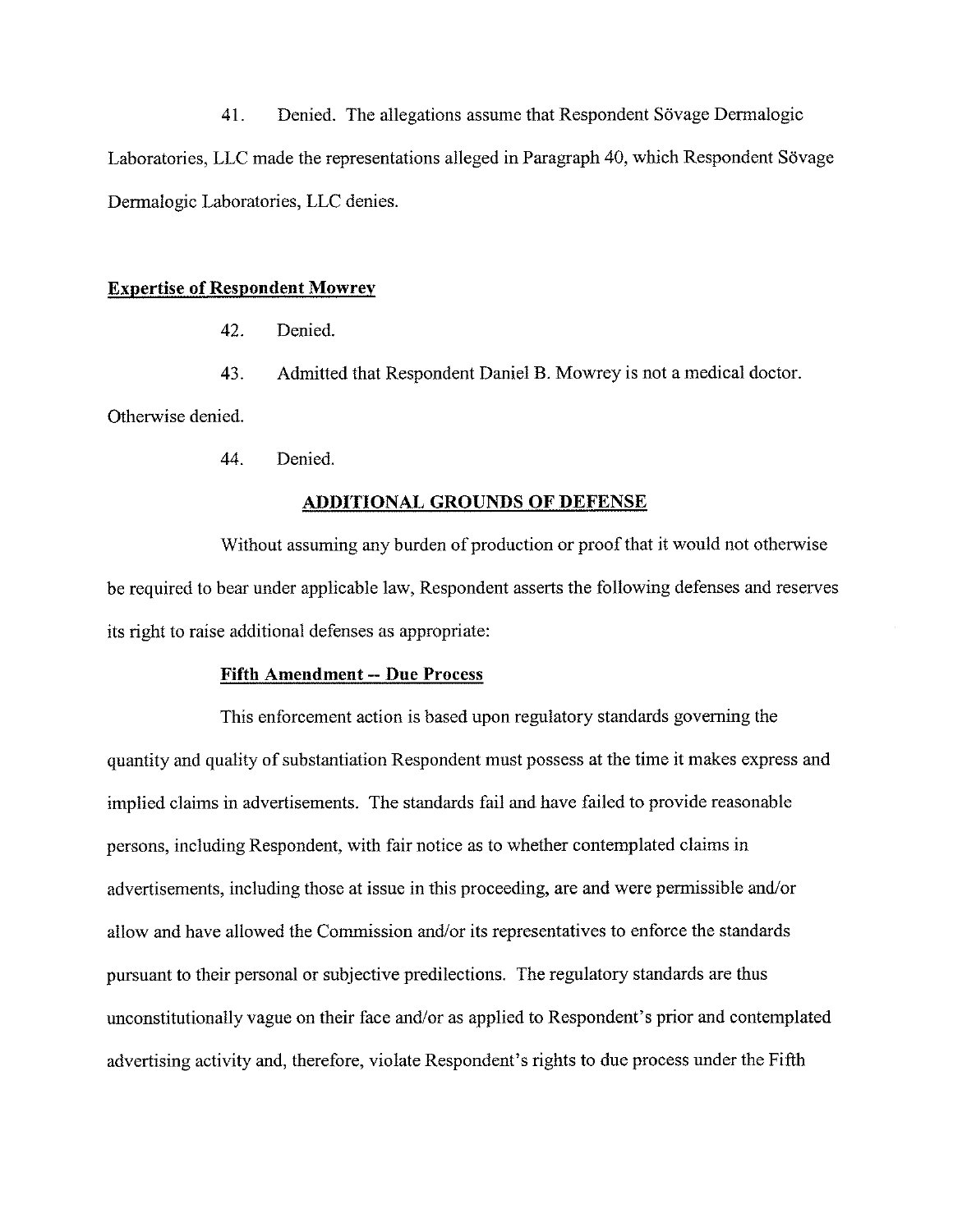Amendment to the Constitution of the United States. The Complaint and enforcement action based upon such standards must therefore be dismissed.

#### **First Amendment** -- **Freedom of Speech**

The Commission's Complaint, enforcement action and the relief sought abridge Respondent's rights under the First Amendment to the Constitution of the United States because the Commission seeks to restrict, restrain and/or prohibit protected commercial speech, because the Commission seeks to restrict, restrain and/or prohibit protected commercial speech through the use of ad hoc and non-defined terns and advertising substantiation lacking any measurable degree of definiteness, and because the Commission's actions are premised at least in part upon alleged representations made "by implication" that the Commission has labeled false or misleading without relying on extrinsic evidence. In proceeding this way, the Commission has failed to choose and/or rejected alternate means to achieve its interests that are less restrictive of protected speech.

#### **Pufferv**

One or more of the advertisements identified in the Complaint contains one or more claims and/or representations that are vague, generalized, subjective, highly suggestive, and/or exaggerated statements, and/or statements that ordinary consumers do not take literally or rely upon, and/or statements that cannot be substantiated objectively. Such claims and/or representations constitute puffery, which is not likely to mislead a reasonable consumer.

#### **Administrative Procedure Act (5 U.S.C. 6 706)** -- **Improoer Agencv Action**

The Complaint and this enforcement action are based upon regulatory standards governing the quantity and quality of substantiation Respondent must possess at the time it makes express and implied claims in advertisements. The standards fail and have failed to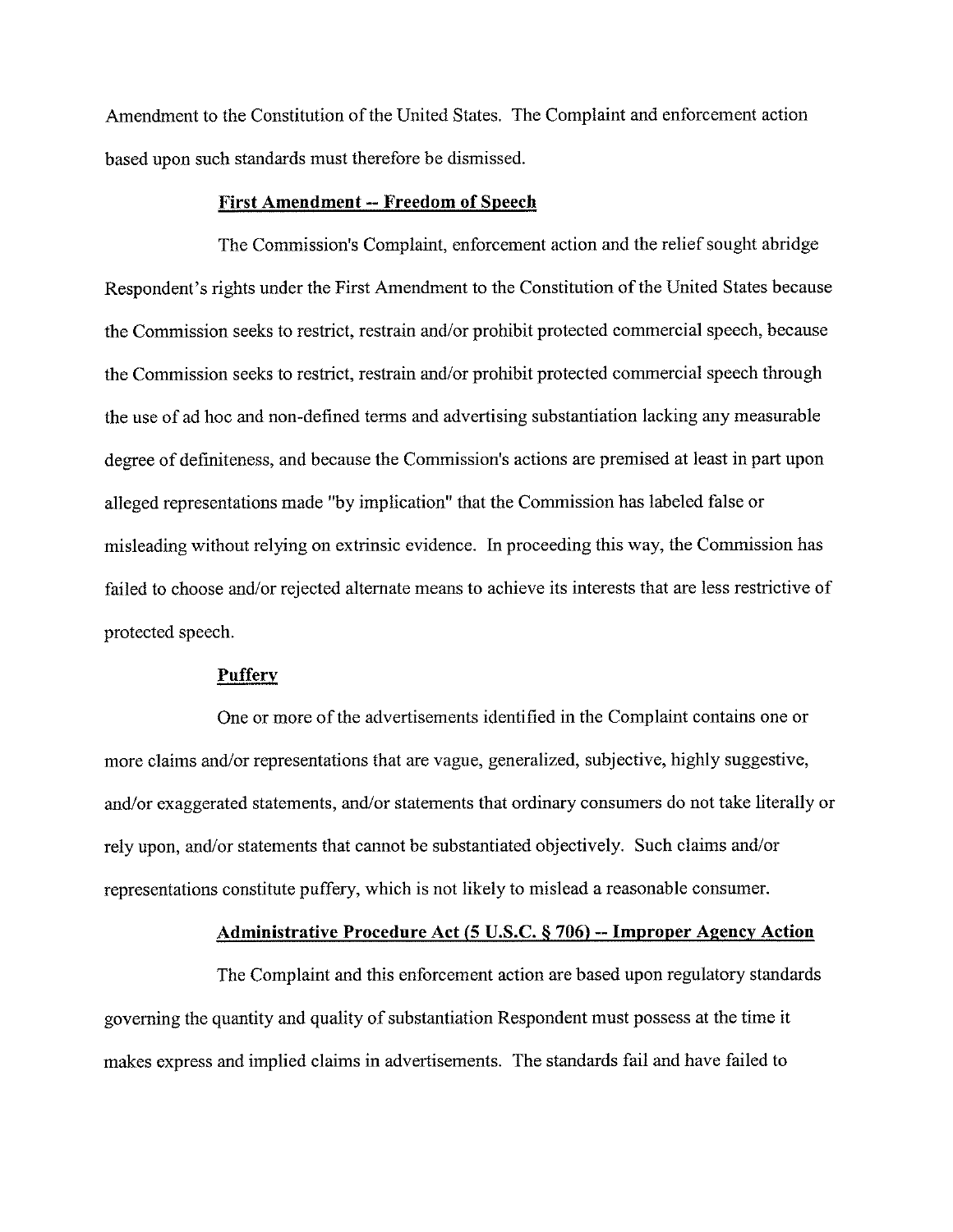provide reasonable persons, including Respondent, with fair notice as to whether contemplated claims in advertisements, including those at issue in this proceeding, are and were permissible and/or allow and have allowed the Commission and/or its representatives to enforce the standards pursuant to their personal or subjective predilections. The regulatory standards are unconstitutional; therefore, this enforcement action constitutes agency action that is arbitrary, capricious, an abuse of discretion, otherwise not in accordance with law, contrary to constitutional right, and/or without observance of procedure required by law.

## **Federal Trade Commission Act (15 U.S.C. 6 45(b))** -- **No Reason to Believe**

The Commission failed, or failed properly, to reach the required determination that it had "reason to believe" Respondent has violated the Act prior to initiating this enforcement action. The reasons for that failure include, but are not necessarily limited to, the Commission's use of regulatory standards that are inherently vague and subject to no discernible quantitative or qualitative requirements, and its refusal to consider extrinsic evidence in determining whether the advertisements at issue are false or misleading. In failing, or failing properly, to reach the "reason to believe" determination, the Commission has violated 15 U.S.C. *5* 45(b) of the Act.

## **Federal Trade Commission Act (15 U.S.C. 6 45(b)** -- **Interest of the Public**

The Complaint and this enforcement action are based upon regulatory standards governing the quantity and quality of substantiation Respondent must possess at the time it makes express and implied claims in advertisements. The standards fail and have failed to provide reasonable persons, including Respondent, with fair notice as to whether contemplated claims in advertisements, including those at issue in this proceeding, are and were permissible and/or allow and have allowed representatives of the Commission to enforce the standards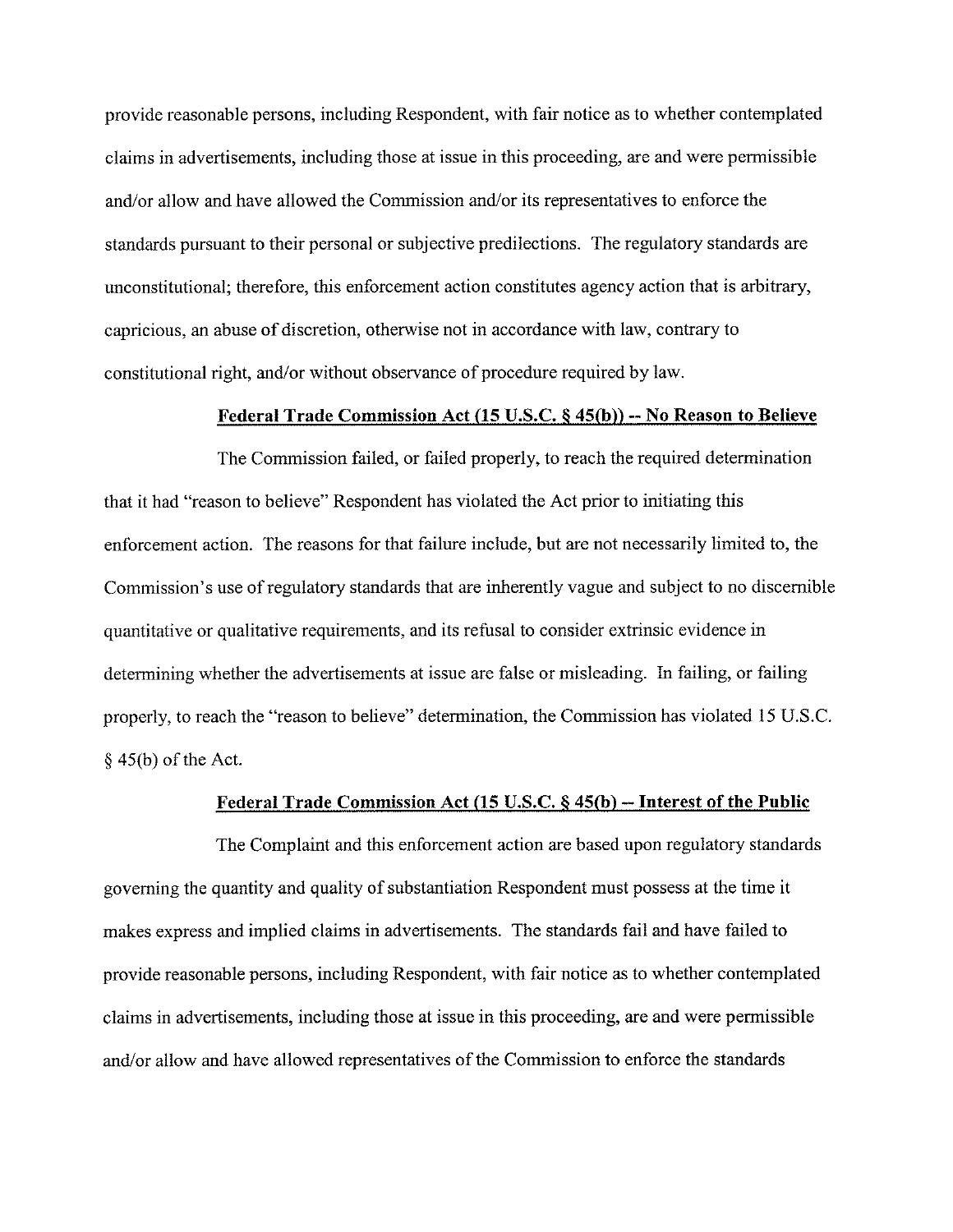pursuant to their personal or subjective predilections. The regulatory standards are unconstitutional; therefore, the Commission's decision to initiate this enforcement proceeding based upon that standard is not to the interest of the public.

## Administrative Procedure Act (5 U.S.C. **66 706(1)** and/or 555(b)) -- Unreasonable Delay

The Commission did not initiate this proceeding with due regard for the convenience and necessity of the parties or their representatives, or within a reasonable time, as required under 5 U.S.C. § 555(b). Instead, it unreasonably delayed the filing of the Complaint for political or otherwise improper reasons. This unreasonable delay has prejudiced the ability of Respondent to present its case in this proceeding.

\* \* \* \* \*

To the extent any of the foregoing grounds of defense may not properly be asserted and/or adjudicated in this proceeding, Respondent hereby states its intent to preserve such defenses for future proceedings.

## DEMAND FOR ATTORNEY'S FEES

Respondent reserves all claims for attorney's fees and costs that they may have under the Recovery of Awards Under the Equal Access to Justice Act in Commission Proceedings, 5 U.S.C. *\$5* 504 and 553(b).

Respectfully submitted,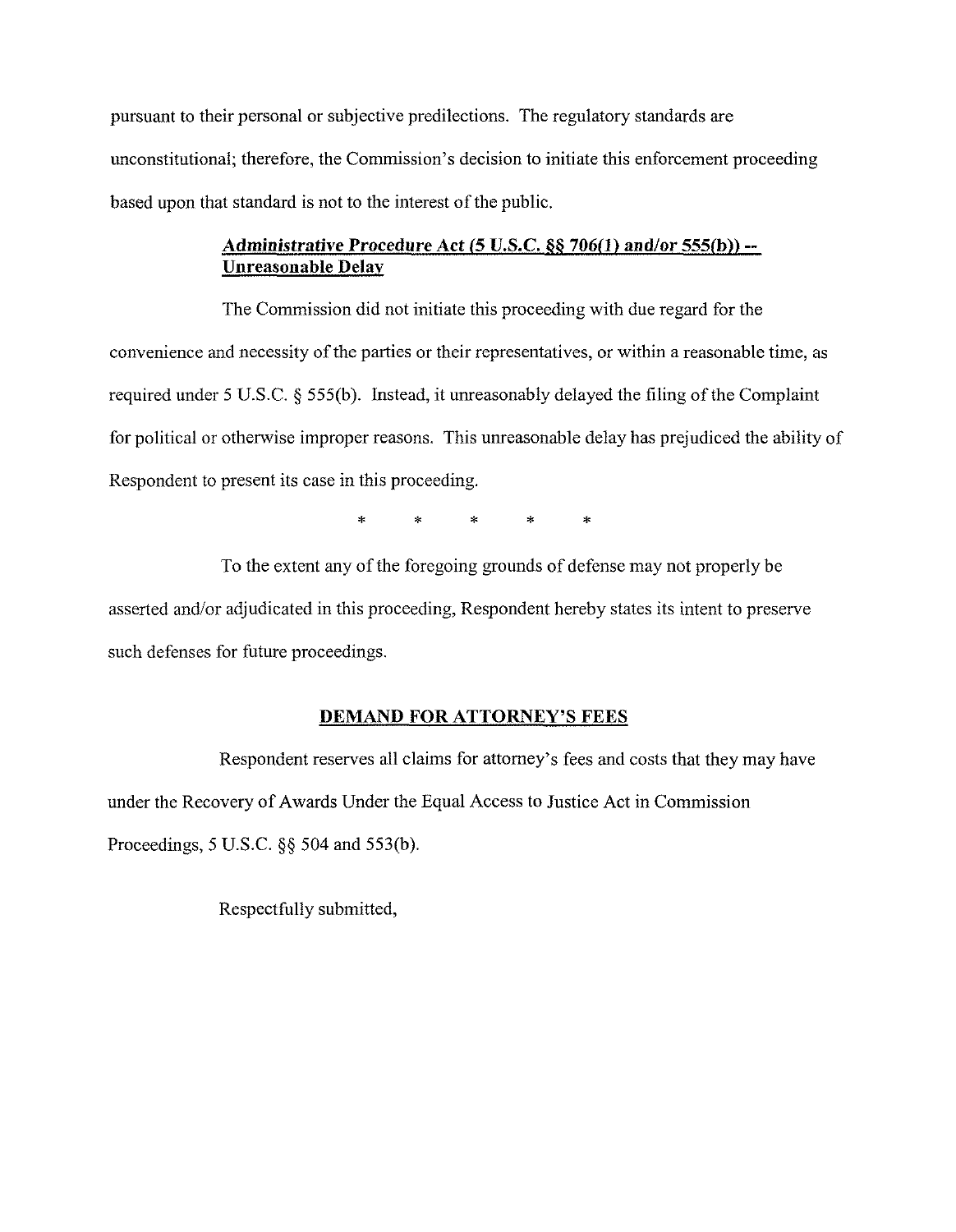$\Delta$  X

FELDMANGALE, P.A.<br>Miami Center – 19<sup>th</sup> Floor 201 South Biscayne Blvd. Miami, Florida 33131<br>Telephone: (305) 3 Telephone: (305) 358-5001<br>Facsimile: (305) 358-3309  $(305)$  358-3309 e-mail: ghillyer@,feldmangale.com

**Counsel for Defendant Sovage Dermalogic Laboratories, L.L.C.**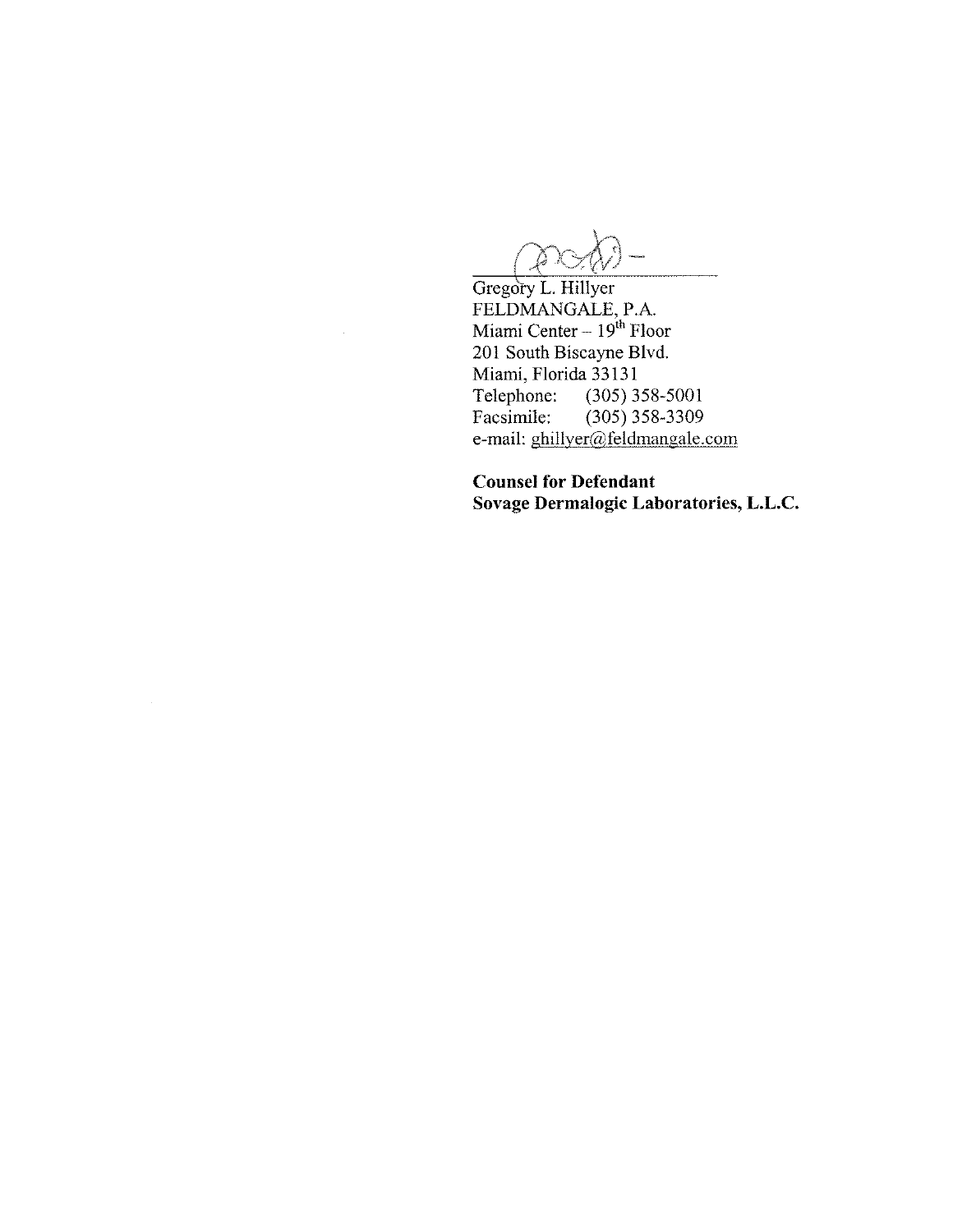## CERTIFICATE OF SERVICE

I hereby certify that on this 30th day of July, 2004, I caused to be filed and

served the Answer and Grounds of Defense of Respondent Sövage Dermalogic

Laboratories, LLC as follows:

(1) an original and two paper copies filed by hand delivery and one electronic copy in PDF format filed by electronic mail to:

Donald S. Clark, Secretary Federal Trade Commission 600 Pennsylvania Avenue, N.W., Room H-159 Washington, D.C. 20580 Email: secretary@ftc.gov

(2) one paper copy served by hand delivery to:

The Honorable Steven J. McGuire Administrative Law Judge Federal Trade Commission 600 Pennsylvania Avenue, N.W., Room H-112 Washington, D.C. 20580

(3) one paper copy by first class US. mail and one electronic copy in PDF format by electronic mail to:

Laureen Kapin Walter C. Gross Joshua S. Millard Robin F. Richardson Laura Schneider Federal Trade Commission 600 Pennsylvania Avenue, N.W., Suite NJ-2122 Washington, D.C. 20580 email: lkapin@ftc.gov

(4) one paper copy by first class U.S. mail to:

Elaine D. Kolish Associate Director, Enforcement Federal Trade Commission 601 New Jersey Avenue, N.W. Washington, D.C. 20001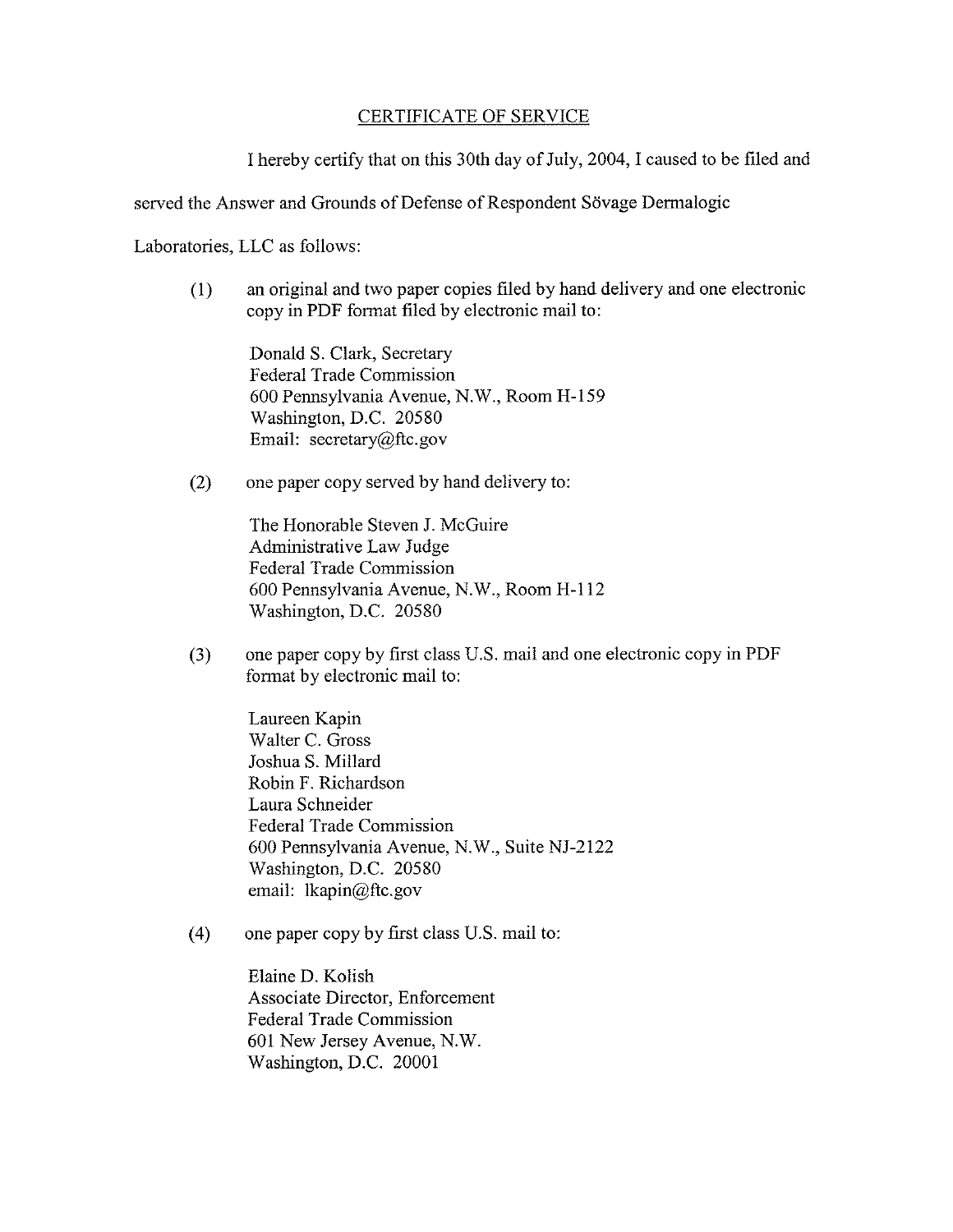Ronald F. Price PETERS SCOFIELD PRICE **3** 10 Broadway Centre Salt Lake City, UT 841 11 *Counsel for Respondent Daniel B. Mowrey* 

Richard D. Burbidge Jefferson W. Gross Andrew J. Dymek BURBIDGE & MITCHELL 215 South State Street, Suite 920 Salt Lake City, UT 84111 *Counsel for Respondent Dennis Gay* 

Mitchell K. Friedlander c/o Compliance Department 5742 West Harold Gatty Drive Salt Lake City, UT 84116

Lanny A. Breuer Jay T. Smith COVINGTON & BURLING 1201 Pennsylvania Avenue, N.W. Washington, D.C. 20004 *Counsel for Respondent Basic Research, L.L.C.* 

1 further certify that the electronic copies sent to the Secretary of the

Commission are true and correct copies of the paper originals, and that paper copies with

original signatures are being filed with the Secretary of the Commission on the same day

by other means.